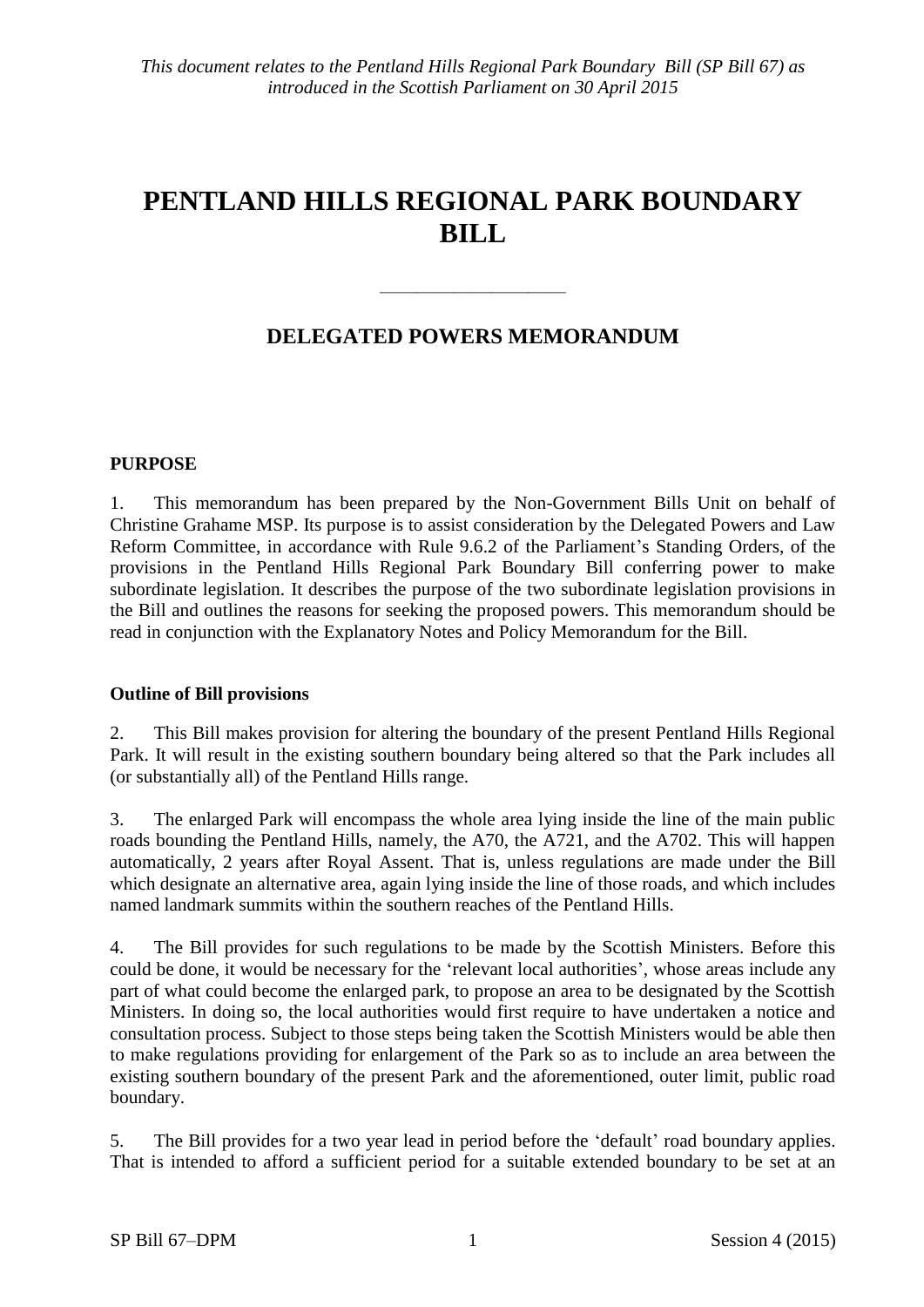#### *This document relates to the Pentland Hills Regional Park Boundary Bill (SP Bill 67) as introduced in the Scottish Parliament on 30 April 2015*

earlier date, by regulations, following the notice and consultation process. Such regulations could however follow beyond the end of that two year period.

#### **Rationale for subordinate legislation**

6. The Bill contains two powers to make subordinate legislation, both of which are delegated to the Scottish Ministers.

7. The first of these represents an integral element of this Bill. While the new legislation provides for a 'default' outer limit boundary, it is expected that use will be made of the subordinate legislation making power contained within section 1 so that the Scottish Ministers will make regulations providing for an alternative boundary to the default one, following an approach to them by the relevant local authorities.

8. The legislative background to Regional Parks and the context for this Bill are such that in order to take forward extension of the present Park by means of primary legislation it was considered that there was a need also to provide a further mechanism for subordinate legislation to be made under the Bill. This is explained further, below. The regulation making power within section 1 addresses that need.

9. The second regulation making power, in section 2, is of lesser significance. The Bill already makes provision with regard to the procedure to be followed by the relevant local authorities before proposing an area to be designated. It is possible that a need may however be identified to make further provision in that regard. The power set out within section 2 provides a means of doing so, and makes provision for what is considered to be an uncontroversial matter to be taken forward by means of subordinate legislation.

#### **Delegated powers**

#### **Section 1(1) – altering boundary of park**

#### **Power conferred on: the Scottish Ministers Power exercisable by:** regulations made by statutory instrument **Parliamentary procedure: the affirmative procedure**

#### *Provision*

10. The Bill makes provision about altering the boundary of the Pentland Hills Regional Park. This can be achieved in one of two ways, either directly in terms of the 'default' measure set out on the face of the Bill, or by means of regulations made under the Bill.

11. In essence, a new extended boundary, following the line of the aforementioned public roads, will come into place 2 years after Royal Assent. That is the case unless an alternative boundary is established by means of regulations made by the Scottish Ministers, following a proposal having been made to them by relevant local authorities. In those circumstances the Scottish Ministers are empowered to designate an alternative area, lying inside the line of the public roads, and embracing a number of specified summits within the lower part of the Pentland Hills. Such regulations could also follow at a later date, following the establishment of the road based outer boundary on the default date.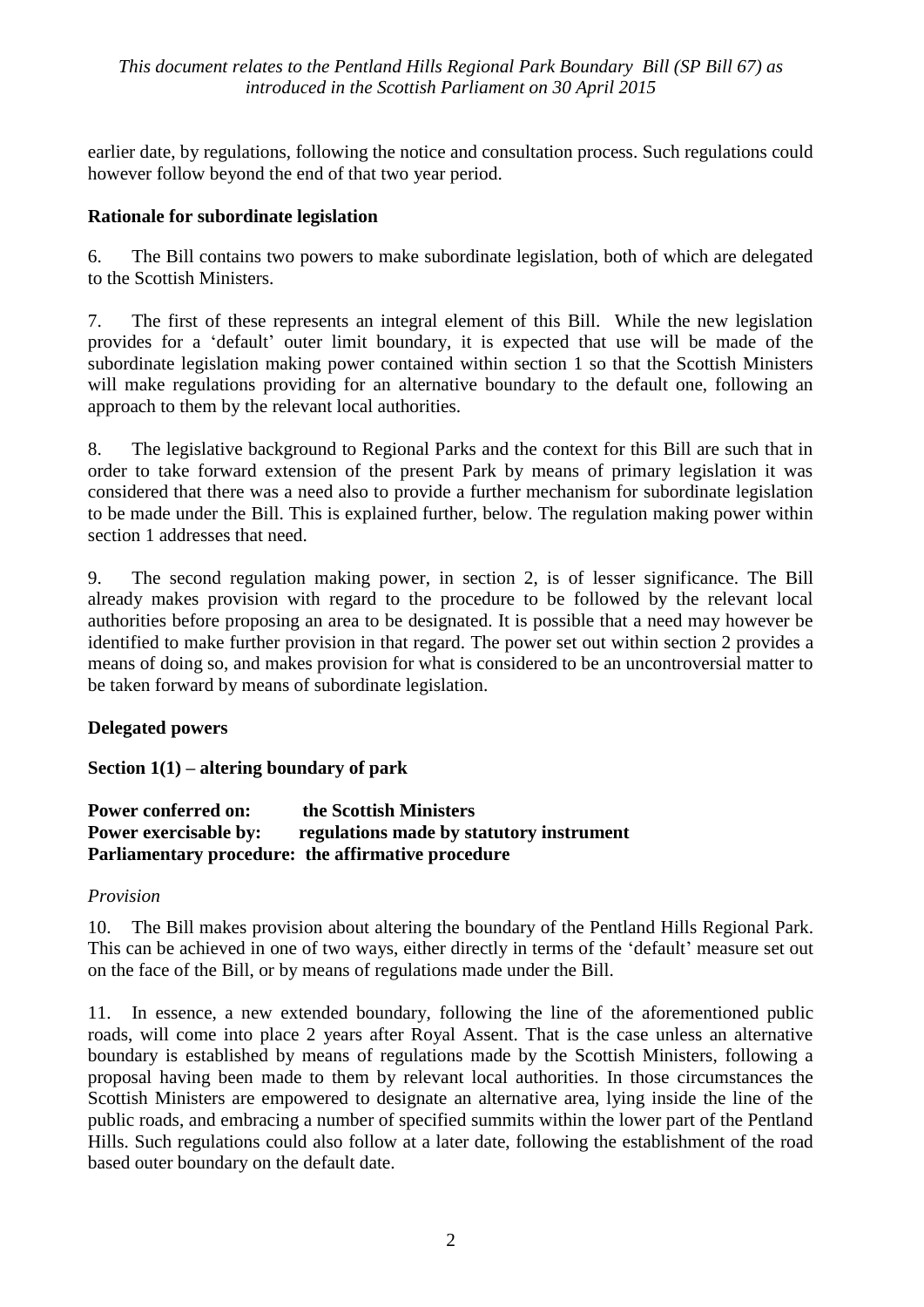#### *This document relates to the Pentland Hills Regional Park Boundary Bill (SP Bill 67) as introduced in the Scottish Parliament on 30 April 2015*

#### *Reason for taking power*

12. It is anticipated that the extended boundary of the park will indeed be settled by means of regulations made under the Bill (ie rather than matters resting on the basis of the 'default' road boundary). The regulation making power in section 1 therefore represents a core part of the Bill and how its objective of an enlarged Park is to be delivered. The 'fallback' route to an enlarged Park is achieved by means of the 'default' boundary, which would follow automatically under the Bill if nothing is done in the 2 year period after Royal Assent. But a more suitable boundary is likely to be achieved by means of a consultative process and following the procedure detailed within sections 1 and 2, with regulations being the means of taking forward the process set out there.

13. The Bill has, necessarily, adopted the approach of incorporating a core regulation making power, to be used by the Scottish Ministers in designating an extended area. Legislative provision for Regional Parks is contained within section 48A of the Countryside (Scotland) Act 1967. This sets out a 'designation order' process under which local authorities can designate lands within their areas as Regional Parks. Ordinarily, then, that same process is what would be used by local authorities, in the event of them having looked to take forward extension of the Pentland Hills Regional Park. That course is not however one which local authorities have pursued, hence the proposed Bill. And in consequence of matters being taken forward by means of primary legislation, in the form of a Member's Bill, it has been necessary also to devise a suitable overall legislative package for doing so. It was considered that this could best be achieved by means of the route provided in the Bill, in terms of which the regulation making provision in section 1 represents a component part.

#### *Choice of procedure*

14. In the event of the Scottish Ministers making regulations altering the boundary of the Regional Park then those regulations are to be subject to the affirmative procedure. At a general level, that procedure is considered appropriate given that it would be by means of such regulations that the Bill's objective of an extended Regional Park would actually be delivered. They are therefore fundamental to the structure of the Bill. Further, in such circumstances the boundary which is settled by means of regulations may look rather different from the outer limit, road boundary. While embracing the named summits, so that the extended Park covers all (or substantially all) of the Pentland Hills, it might nonetheless deviate quite significantly from the road 'boundary'.

15. It is important therefore, taking account of the above considerations, that there is the opportunity for such regulations to be subject to robust Parliamentary scrutiny, which is ensured in consequence of them being subject to the affirmative procedure.

#### **Section 2(4) – procedure to be followed by the relevant local authorities**

| <b>Power conferred on:</b>                      | the Scottish Ministers                   |
|-------------------------------------------------|------------------------------------------|
| <b>Power exercisable by:</b>                    | regulations made by statutory instrument |
| Parliamentary procedure: the negative procedure |                                          |

*Provision*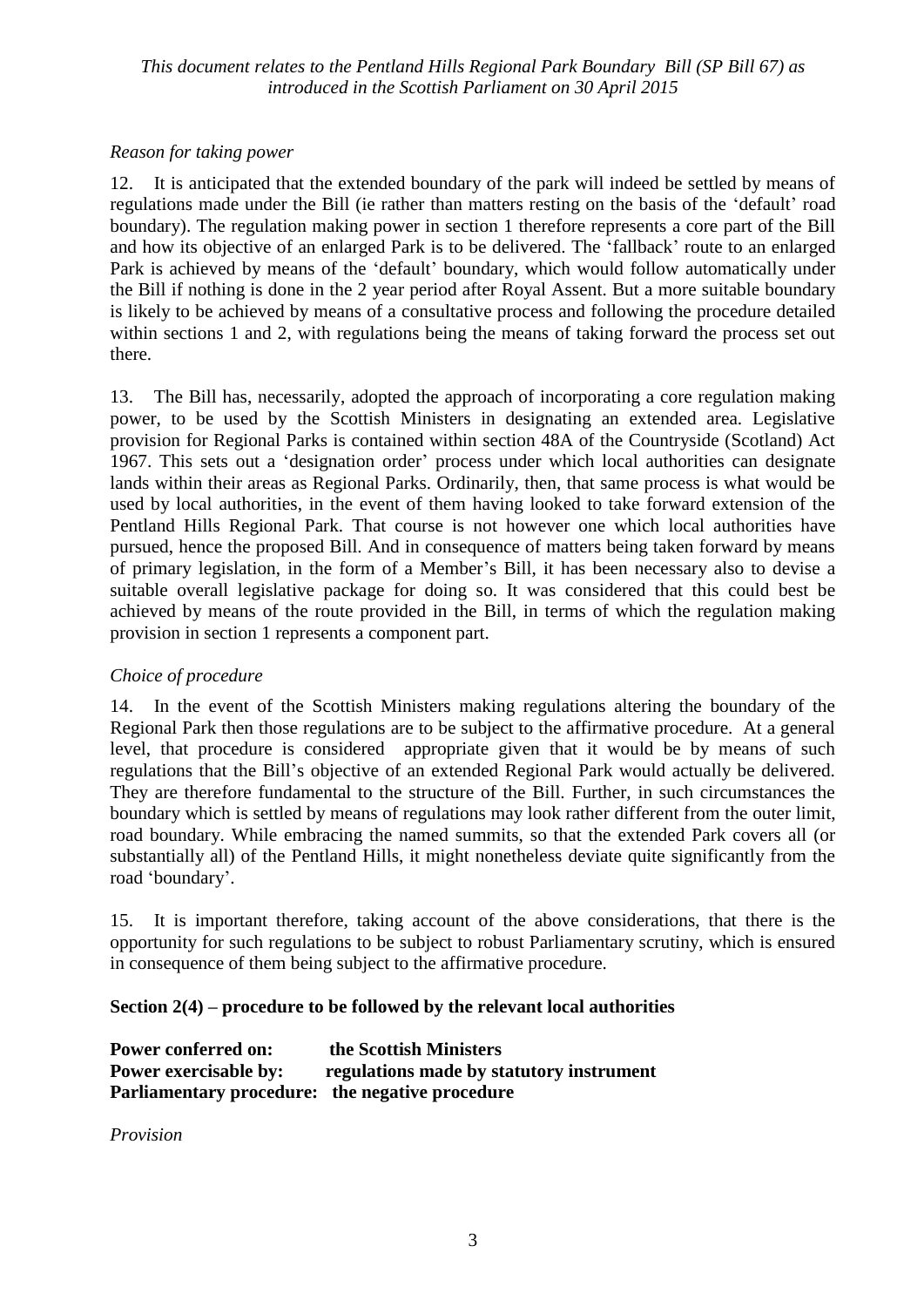#### *This document relates to the Pentland Hills Regional Park Boundary Bill (SP Bill 67) as introduced in the Scottish Parliament on 30 April 2015*

16. The Bill makes provision about the procedure to be followed by the relevant local authorities before they propose an area to be designated by the Scottish Ministers. This includes such matters as who is to be given notice of their proposal, how that notice is to be provided, and what it is to contain. Section 2(4) enables the Scottish Ministers, by regulations, to make further provision about procedural matters, including the form of the notice, the persons to whom it is to be given, and the manner in which it is to be given or published.

#### *Reason for taking power*

17. As indicated, the Bill does already set out the procedure to be followed by the relevant local authorities. It is considered that a sufficient level of detail is provided in that regard, within section 2(1) to (3), to enable the new legislation to be satisfactorily operated. However, matters concerned with expansion of the park boundary will be of interest to a number of persons and the Scottish Ministers may wish to be able to make more comprehensive provision about the procedure to be followed. This might include, for example, specifying particular persons to whom notice is to be given. Or perhaps, so far as the manner in which notice is to be given, requiring notice to be contained in local newspapers and also on the websites of the relevant local authorities. It is considered reasonable that there should be a facility to do so by means of subordinate legislation, rather than for this to necessitate amendment to the primary legislation. Section 2(4) serves that purpose.

#### *Choice of procedure*

18. In the event of the Scottish Ministers wishing to make further provision regarding procedural matters then regulations made by them are to be subject to the negative procedure. That is considered to afford the Parliament an appropriate level of scrutiny. The subject matter of any regulations made under section 2(4) would be uncontroversial. Such regulations, being concerned with procedural matters, would not contain anything which would warrant or necessitate a higher level of scrutiny being applied to them.

19. While the list of matters which could be covered within such regulations (as set out at subsection (4), paragraphs (a) to (c)), is not an exhaustive one, any other matters dealt with in such regulations would be concerned (simply) with the procedure to be followed by the relevant local authorities before proposing an area to be designated. On that basis, the negative procedure is considered to be suitable, and appropriate to the subject matter of the regulations.